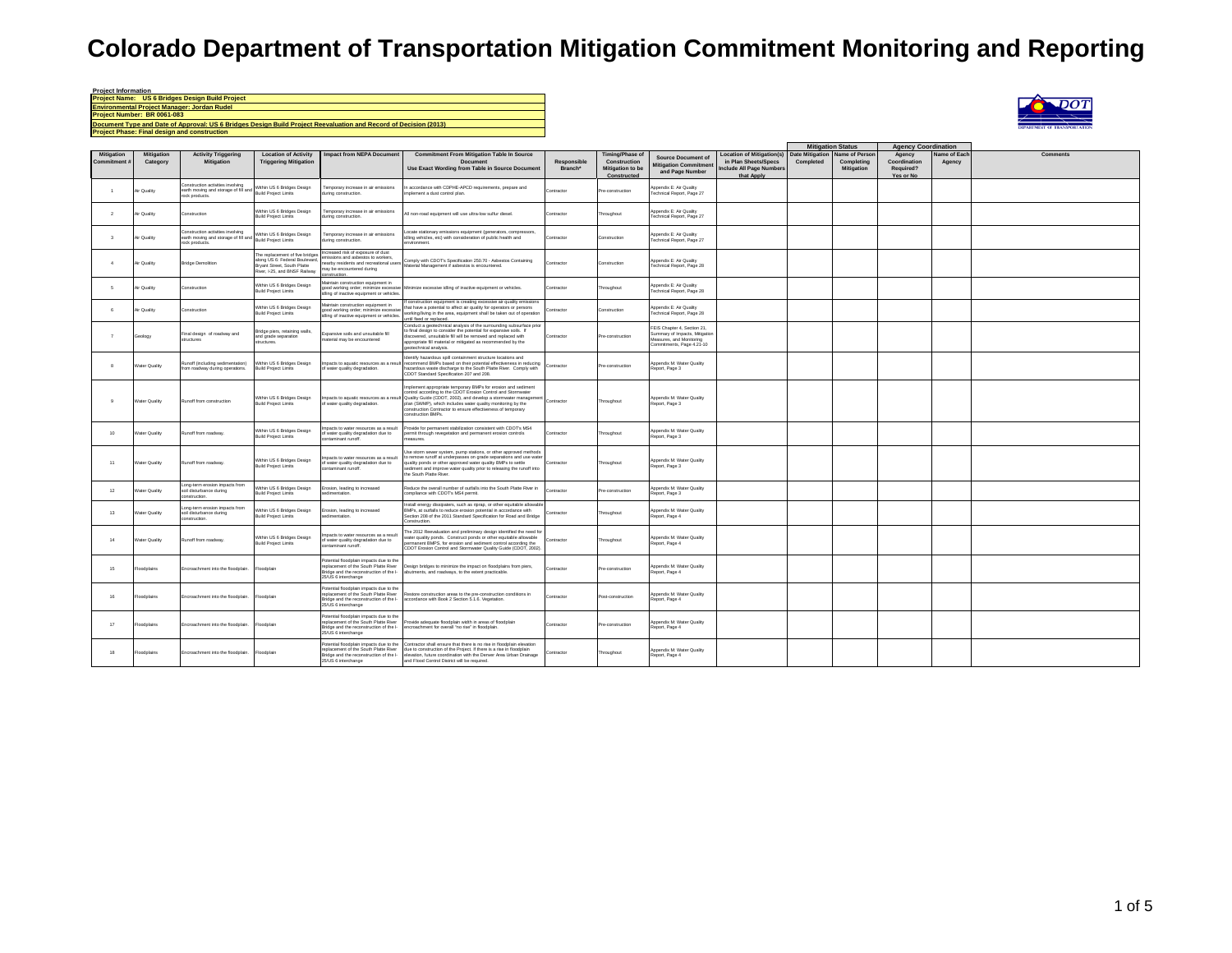| <b>Project Information</b>                                                                                       |
|------------------------------------------------------------------------------------------------------------------|
| Project Name: US 6 Bridges Design Build Project                                                                  |
| <b>Environmental Project Manager: Jordan Rudel</b>                                                               |
| Project Number: BR 0061-083                                                                                      |
| Document Type and Date of Approval: US 6 Bridges Design Build Project Reevaluation and Record of Decision (2013) |
| <b>Project Phase: Final design and construction</b>                                                              |



|                                 |                                               |                                                                                              |                                                             |                                                                                                                                                                                                                   |                                                                                                                                                                                                                                                                                                                                                                                                                                                                                                                                                                                                  |                                       |                                                                    |                                                                              |                                                                                                   | <b>Mitigation Status</b>            |                                           | <b>Agency Coordination</b>                       |                       |          |
|---------------------------------|-----------------------------------------------|----------------------------------------------------------------------------------------------|-------------------------------------------------------------|-------------------------------------------------------------------------------------------------------------------------------------------------------------------------------------------------------------------|--------------------------------------------------------------------------------------------------------------------------------------------------------------------------------------------------------------------------------------------------------------------------------------------------------------------------------------------------------------------------------------------------------------------------------------------------------------------------------------------------------------------------------------------------------------------------------------------------|---------------------------------------|--------------------------------------------------------------------|------------------------------------------------------------------------------|---------------------------------------------------------------------------------------------------|-------------------------------------|-------------------------------------------|--------------------------------------------------|-----------------------|----------|
| <b>Mitigation</b><br>Commitment | <b>Mitigation</b><br>Category                 | <b>Activity Triggering</b><br><b>Mitigation</b>                                              | <b>Location of Activity</b><br><b>Triggering Mitigation</b> | <b>Impact from NEPA Document</b>                                                                                                                                                                                  | <b>Commitment From Mitigation Table In Source</b><br>Document<br>Use Exact Wording from Table in Source Document                                                                                                                                                                                                                                                                                                                                                                                                                                                                                 | Responsible<br>Branch*                | Timing/Phase of<br>Construction<br>Mitigation to be<br>Constructed | <b>Source Document of</b><br><b>Aitigation Commitment</b><br>and Page Number | <b>Location of Mitigation(s)</b><br>in Plan Sheets/Specs<br>Include All Page Number<br>that Apply | <b>Date Mitigation</b><br>Completed | ame of Person<br>Completing<br>Mitigation | Agency<br>Coordination<br>Required?<br>Yes or No | lame of Eac<br>Agency | Comments |
| 19                              | Vetlands and Waters<br>of the State/US        | General construction activities<br>associated with the US 6 Bridges<br>Design Build Project. | Within US 6 Bridges Design<br><b>Build Project Limits</b>   | Direct and/or indirect impacts to<br>wetlands and other Waters of the<br><b>Linited States</b>                                                                                                                    | Accurately estimate the amount of permanent and temporary impacts<br>to all jurisdictional and non-jurisdictional wetlands including the 100<br>suare foot area near the I-25 southbound ramp to US 6 identified in<br>the Biological Resources Report and the impacts below the ordinary<br>high water mark due to the replacement of the South Platte River<br>bridge. The Contractor must provide those impact calculations to<br>CDOT as part of the Section 404 permit application                                                                                                          | Contractor                            | Pre-construction                                                   | Appendix G: Biological<br>Resources Report, Page 40                          |                                                                                                   |                                     |                                           |                                                  |                       |          |
| $20\,$                          | Vetlands and Waters<br>f the State/US         | General construction activities<br>associated with the US 6 Bridges<br>Jesian Build Project. | Within US 6 Bridges Design<br><b>Build Project Limits</b>   | Direct and/or indirect impacts to<br>wetlands and other Waters of the<br>United States.                                                                                                                           | Mtigate for temporary and permanent wetland impacts, through<br>banking, to both jurisdictional and non-jurisdictional wetlands on a<br>:1 basis, at a minimum. CDOT will pay for mitigation banking credits<br>or 100 square feet of wetland impacts. The Contractor is responsible CDOT/Contractor<br>o pay for any additional wetland bank credits, beyond the CDOT<br>provided 100 square feet, from a wetland mitigation bank approved<br>by the LISACE                                                                                                                                     |                                       | Pre-construction                                                   | Appendix G: Biological<br>esources Report, Page 40                           |                                                                                                   |                                     |                                           |                                                  |                       |          |
| 21                              | <b>Netlands and Waters</b><br>of the State/US | General construction activities<br>associated with the US 6 Bridges<br>Design Build Project. | Within US 6 Bridges Design<br><b>Build Project Limits</b>   | Direct and/or indirect impacts to<br>wetlands and other Waters of the<br><b>Linited States</b>                                                                                                                    | Ensure that all environmentally sensitive areas have clearly labeled<br>No Parking and No Staging Areas' on the final plan sheets; all<br>wetlands delineated and mapped for the project as shown in<br>Biological Resources Report that will not be impacted by the project,<br>will be protected from construction activities by construction limit<br>encing.                                                                                                                                                                                                                                 | Contractor                            | Construction                                                       | Appendix G: Biological<br>Resources Report, Page 41                          |                                                                                                   |                                     |                                           |                                                  |                       |          |
| 22                              | etlands and Wate<br>of the State/US           | General construction activities<br>ssociated with the US 6 Bridges<br>sign Build Project.    | Within US 6 Bridges Design<br><b>Build Project Limits</b>   | Direct and/or indirect impacts to<br>retlands and other Waters of the<br>nited States.                                                                                                                            | CDOT will require the Contractor to prepare any applications for<br>lean Water Act Section 404 permits and submit to CDOT for final<br>wiew, approval, and submittal to USACE.                                                                                                                                                                                                                                                                                                                                                                                                                   | Contractor/CDOT                       | Pre-construction                                                   | ppendix G: Biological<br>Resources Report, Page 41                           |                                                                                                   |                                     |                                           |                                                  |                       |          |
| 23                              | Metlands and Water<br>of the State/US         | General construction activities<br>associated with the US 6 Bridges<br>Design Build Project. | Within US 6 Bridges Design<br><b>Build Project Limits</b>   | Direct and/or indirect impacts to<br>wetlands and other Waters of the<br>United States.                                                                                                                           | esign and construct minimum length culverts and use construction<br>BMPs to reduce impacts to wetlands, waters of the US and riparian                                                                                                                                                                                                                                                                                                                                                                                                                                                            | Contractor                            | Throughout                                                         | Appendix G: Biological<br>Resources Report, Page 41                          |                                                                                                   |                                     |                                           |                                                  |                       |          |
| 24                              | etlands and Waters<br>f the State/US          | General construction activities<br>associated with the US 6 Bridges<br>Jesian Build Project. | Within US 6 Bridges Design<br><b>Build Project Limits</b>   | Direct and/or indirect impacts to<br>vetlands and other Waters of the<br><b>Inited States</b>                                                                                                                     | Jse construction BMPs to reduce temporary impacts; and use water<br>quality BMPs to minimize indirect impacts.                                                                                                                                                                                                                                                                                                                                                                                                                                                                                   | Contractor                            | Throughout                                                         | Appendix G: Biological<br>Resources Report, Page 41                          |                                                                                                   |                                     |                                           |                                                  |                       |          |
| 25                              | /egetation and<br>/ildlife                    | mpacts to trees/wildlife/fisheries                                                           | South Platte River                                          | Removal of trees, potential effects to<br>state listed species                                                                                                                                                    | Prepare an SB-40 Wildlife Certification Application and Mitigation<br>Plan and submit to CDOT for final review, approval, and CDOT<br>submittal to the Colorado Parks and Wildlife prior to construction.<br>The Contractor will be responsible for any replacement trees as<br>required. CDOT shall review, approve and submit the application to<br>CPW at least 60 days prior to planned construction or maintenance<br>activities to allow for CPW review of the submitted documents and for<br>follow up coordination, if required. CDOT Project Special Provision<br>240 will be followed. | Contractor/CDOT/ CPW Pre-construction |                                                                    | Appendix G: Biological<br>sources Report, Page 37                            |                                                                                                   |                                     |                                           |                                                  |                       |          |
| 26                              | egetation and<br>ildlife                      | Clearing or grading                                                                          | Within US 6 Bridges Design<br><b>Build Project Limits</b>   | Potential introduction of noxious weeds<br>nto areas disturbed by construction.                                                                                                                                   | Reseed and protect temporary disturbance areas with CDOT-<br>approved BMPs and avoid disturbance to existing vegetation, to the<br>aximum extent possible                                                                                                                                                                                                                                                                                                                                                                                                                                        | Contractor                            | hroughout                                                          | Appendix G: Biological<br>esources Report, Page 38                           |                                                                                                   |                                     |                                           |                                                  |                       |          |
| 27                              | egetation and<br>ildlife                      | Clearing or grading                                                                          | Within US 6 Bridges Design<br><b>Build Project Limits</b>   | otential introduction of noxious weeds<br>to areas disturbed by construction.                                                                                                                                     | Seed, mulch, and mulch tackifier will be applied in accordance with<br>CDOT Specifications.                                                                                                                                                                                                                                                                                                                                                                                                                                                                                                      | Contractor                            | hroughout                                                          | Appendix G: Biological<br>esources Report, Page 38                           |                                                                                                   |                                     |                                           |                                                  |                       |          |
| 28                              | egetation and<br>Vildlife                     | Construction-related disturbance<br>etween April 1 and August 31.                            | Within US 6 Bridges Design<br><b>Build Project Limits</b>   | Potential to disturb migratory bird nests<br>as a result of tree removal. Potential to<br>disturb nesting Cliff Swallows during<br>molition or construction activities of<br>the structures over the South Platte | "ollow CDOT Project Special Provision 240. If construction is to<br>ommence between April 1 and August 31, to avoid impacts to<br>resting birds in accordance with the MBTA, a qualified biologist will<br>nduct a nest survey prior to construction. If active nests are found<br>during construction, coordination with CPW and USFWS is required<br>determine an appropriate course of action, which may include, but<br>is not limited to, a delay in construction to avoid the breeding season                                                                                              | Contractor                            | Pre-construction                                                   | Appendix G: Biological<br>Resources Report, Page 35                          |                                                                                                   |                                     |                                           |                                                  |                       |          |
| 29                              | egetation and<br>/ildlife                     | mpact to trees                                                                               | Within US 6 Bridges Design<br><b>Build Project Limits</b>   | Removal of trees throughout the project                                                                                                                                                                           | frees removed during construction shall be replaced at a 1:1<br>replacement ratio based on a stem count of all trees with diameter at<br>breast height of 2 inches or greater. Shrubs removed during<br>construction, whether native or non-native, will be replaced based on<br>heir preconstruction aerial coverage. In all cases, all such trees and<br>shrubs will be replaced with native species.                                                                                                                                                                                          | Contracto                             | Throughout                                                         | Appendix G: Biological<br>Resources Report, Page 39                          |                                                                                                   |                                     |                                           |                                                  |                       |          |
| 30                              | egetation and                                 | mpacts to habitat                                                                            | Within US 6 Bridges Design<br><b>Build Project Limits</b>   | hort-term disturbance of wildlife and<br>quatic habitat during construction.                                                                                                                                      | Construct bridges over the South Platte River during the non-<br>reeding season (August through March) to avoid impacts to<br>spawning fish and spawn beds or as otherwise specified in the SB-40 Contractor<br><b>Vildlife Certification</b>                                                                                                                                                                                                                                                                                                                                                    |                                       | Construction                                                       | Appendix G: Biological<br>esources Report, Page 42                           |                                                                                                   |                                     |                                           |                                                  |                       |          |
| 31                              | /egetation and<br>ildlife                     | Impacts to habitat due to<br>ewatering                                                       | Within US 6 Bridges Design<br><b>Build Project Limits</b>   | otential for minor impacts to the<br>northern legoard frog and the common<br>garter snake.                                                                                                                        | Mtigate for impacts to habitat to the northern leopard frog and the<br>mmon garter snake by installing any approved BMPs from the SB<br>40 Wildlife Certification and the Nationwide Clean Water Act Section<br>404 Permit                                                                                                                                                                                                                                                                                                                                                                       | Contractor                            | Pre-construction                                                   | Appendix G: Biological<br>ssources Report, Page 42                           |                                                                                                   |                                     |                                           |                                                  |                       |          |
| 32                              | egetation and<br>Vildlife                     | Landscaping/Revegetation                                                                     | Within US 6 Bridges Design<br><b>Build Project Limits</b>   | Short-term disturbance of wildlife and<br>habitat during construction.                                                                                                                                            | inhance and incorporate impacted landscape areas (irrigated or<br>otherwise) into final design to ensure the existing landscape does not Contractor<br>ecome fragmented.                                                                                                                                                                                                                                                                                                                                                                                                                         |                                       | Throughout                                                         | Appendix G: Biological<br>Resources Report, Page 37                          |                                                                                                   |                                     |                                           |                                                  |                       |          |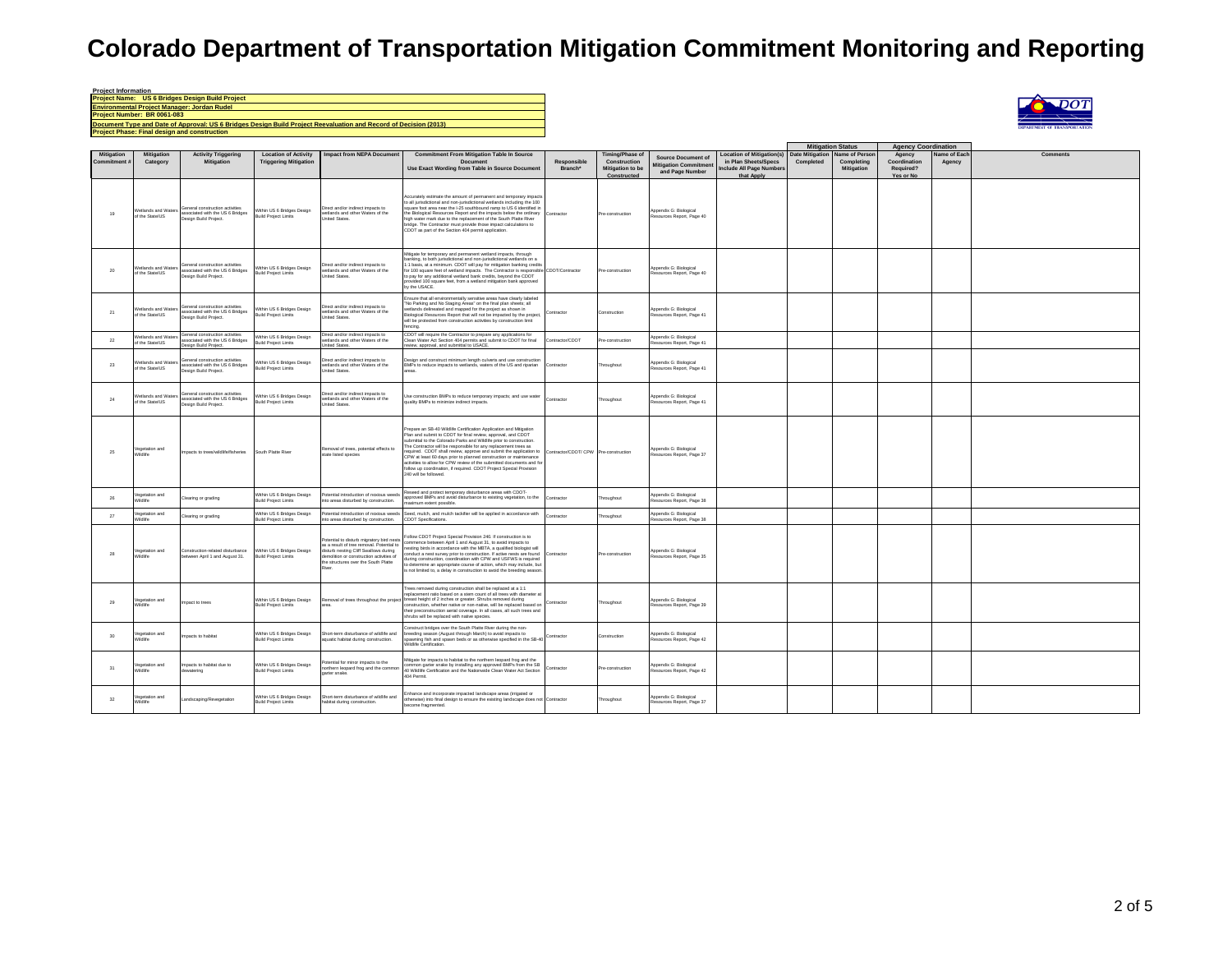### **Project Information Project Name: US 6 Bridges Design Build Project** Environmental Project Manager: Jordan Rudel<br>Project Number: BR 0061-083<br>Document Type and Date of Approval: US 6 Bridges Design Build Project Reevaluation and Record of Decision (2013) **Project Phase: Final design and construction**



|                   |                                                    |                                                                                           |                                                             |                                                                                                                                                                                                           |                                                                                                                                                                                                                                                                                                                                                                                                                                                                                                                                                                                                                                                           |                        |                                                                           |                                                                                                                        |                                                                                                                  | <b>Mitigation Status</b> |                                            | <b>Agency Coordination</b>                       |                       |                 |
|-------------------|----------------------------------------------------|-------------------------------------------------------------------------------------------|-------------------------------------------------------------|-----------------------------------------------------------------------------------------------------------------------------------------------------------------------------------------------------------|-----------------------------------------------------------------------------------------------------------------------------------------------------------------------------------------------------------------------------------------------------------------------------------------------------------------------------------------------------------------------------------------------------------------------------------------------------------------------------------------------------------------------------------------------------------------------------------------------------------------------------------------------------------|------------------------|---------------------------------------------------------------------------|------------------------------------------------------------------------------------------------------------------------|------------------------------------------------------------------------------------------------------------------|--------------------------|--------------------------------------------|--------------------------------------------------|-----------------------|-----------------|
| <b>Mitigation</b> | Mitigation<br>Category                             | <b>Activity Triggering</b><br><b>Mitigation</b>                                           | <b>Location of Activity</b><br><b>Triggering Mitigation</b> | <b>Impact from NEPA Document</b>                                                                                                                                                                          | <b>Commitment From Mitigation Table In Source</b><br><b>Document</b><br>Use Exact Wording from Table in Source Document                                                                                                                                                                                                                                                                                                                                                                                                                                                                                                                                   | Responsible<br>Branch* | <b>Timing/Phase of</b><br>Construction<br>Mitigation to be<br>Constructed | <b>Source Document of</b><br>ditigation Commitmen<br>and Page Number                                                   | <b>Location of Mitigation(s)</b> Date Mitigation<br>in Plan Sheets/Specs<br>nclude All Page Number<br>that Apply | Completed                | Name of Person<br>Completing<br>Mitigation | Agency<br>Coordination<br>Required?<br>Yes or No | Name of Eac<br>Agency | <b>Comments</b> |
| $_{33}$           | 'egetation and<br>Vildlife                         | learing or grading                                                                        | Within US 6 Bridges Design<br>Build Project Limits          | tential introduction of noxious weeds<br>to areas disturbed by construction.                                                                                                                              | nplement the Integrated Noxious Weed Management Plan which is<br>rovided in the Biological Resources Report (Appendix G), or as<br>otherwise approved by CDOT.                                                                                                                                                                                                                                                                                                                                                                                                                                                                                            | cntracto               | onstruction                                                               | lppendix G: Biological<br>Resources Report, Page 38                                                                    |                                                                                                                  |                          |                                            |                                                  |                       |                 |
| $34\,$            | oric and<br>Archaeological<br>eservation           | rpacts to historic<br>nuctures/Construction activities<br>nvolving earth moving           | Within US 6 Bridges Design<br><b>Build Project Limits</b>   | No impacts are expected. Inadvertent<br>mage to historic properties.                                                                                                                                      | f historic or archaeological materials are encountered or unearthed<br>during construction, work will be halted immediately in the vicinity of<br>the find, and the CDOT archaeologist or cultural resource staff, and<br>the SHPO, will be notified promptly. This process is outlined in<br>Section 107.23 of CDOT's Standard Specifications for Road and<br>indge Construction for procedures regarding unexpected discover<br>uring construction.                                                                                                                                                                                                     | Contractor             | Construction                                                              | Appendix F: Archaeology and<br>Paleontology Technical Report,<br>Page 10                                               |                                                                                                                  |                          |                                            |                                                  |                       |                 |
| 35                | storic and<br>chaeological<br>servation            | noacts to historic<br>nuctures/Construction activities<br>volving earth moving            | Within US 6 Bridges Design<br><b>Build Project Limits</b>   | No impacts are expected inadvertent<br>amage to historic properties.                                                                                                                                      | Follow process outlined in 36 CFR 800.12 regarding Section 106<br>ompliance during emergency situations.                                                                                                                                                                                                                                                                                                                                                                                                                                                                                                                                                  | ontracto               | onstruction                                                               | Appendix F: Archaeology and<br>Paleontology Technical Report,<br>Page 10                                               |                                                                                                                  |                          |                                            |                                                  |                       |                 |
| 36                | storic and<br>chaeological<br>servation            | lew or additional impacts Impact t<br>West and Southside Interceptor<br>(5DV-10635.6)     | West and Southside Intercept<br>(5DV.10635.6)               | emoval of 240 linear feet of a cultural<br>cource                                                                                                                                                         | Mitgation for the adverse effect to the West and Southside<br>Interceptor will be mitigated in the future with the execution of the<br>Denver brick-lined sewers Programmatic Agreement. No further<br>coordination is required from the Contractor unless new or additional<br>beautiously eas atos                                                                                                                                                                                                                                                                                                                                                      | CDOT/Contractor        | re-construction                                                           | ppendix I: Cultural Resources<br>echnical Report, Page 3                                                               |                                                                                                                  |                          |                                            |                                                  |                       |                 |
| 37                | leontology                                         | Prior to Construction                                                                     | Within US 6 Bridges Design<br><b>Build Project Limits</b>   | Denver Formation fossils may be<br>countered during construction.                                                                                                                                         | wide the CDOT paleontologist 90% final design plans for<br>scamination to determine the extent of impact to the Denver<br>Formation, and the scope, if any, of monitoring required prior to                                                                                                                                                                                                                                                                                                                                                                                                                                                               | Contractor             | Pre-construction                                                          | Appendix F: Archaeology and<br>Paleontology Technical Report,<br>age 11                                                |                                                                                                                  |                          |                                            |                                                  |                       |                 |
| $38\,$            | leontology                                         | Discovery of subsurface bones or<br>other potential fossils.                              | Within US 6 Bridges Design<br>Build Project Limits          | enver Formation fossils may be<br>ncountered during construction.                                                                                                                                         | subsurface bones or other potential fossils are discovered the<br>ntractor shall halt work and contact CDOT Staff Paleontologist to<br>ssess significance and make recommendations.                                                                                                                                                                                                                                                                                                                                                                                                                                                                       | Contracto              | Construction                                                              | Annendix F: Archaeology and<br>eontology Technical Report<br>Page 11                                                   |                                                                                                                  |                          |                                            |                                                  |                       |                 |
| 39                | ocio-Economics ar<br>munity                        | eneral construction activities<br>ssociated with the US 6 Bridges<br>esign Build Project. | Within US 6 Bridges Design<br>Build Project Limits          | Construction activities impacting local                                                                                                                                                                   | molement public information strategies such as media advisories.<br>riable message signs, advance signs, a telephone hotline, real-tin<br>web cameras, the use of intelligent transportation systems and<br>the cumerus, the date of intemperature reported to systems the<br>technology in construction work zones, a construction project<br>website, and alternate route advisories to alert travelers to<br>construction activities and encourage business patronage during<br>onstruction.                                                                                                                                                           | contracto              | oughout                                                                   | FEIS Chapter 4. Section 21.<br>Summary of Impacts, Mitigation<br>Measures, and Monitoring<br>Commitments, Page 4.21-11 |                                                                                                                  |                          |                                            |                                                  |                       |                 |
| 40                | iocio-Economics an<br>mmunity                      | eneral construction activities<br>ssociated with the US 6 Bridges<br>sign Build Project.  | Vithin US 6 Bridges Design<br><b>Build Project Limits</b>   | lisplacement of businesses                                                                                                                                                                                | Continue discussions with local communities during design and<br>molementation to minimize disruptions.                                                                                                                                                                                                                                                                                                                                                                                                                                                                                                                                                   | Contractor             | hroughout                                                                 | FFIS Chanter 4 Section 21<br>Summary of Impacts, Mitigatio<br>Measures, and Monitoring<br>commitments, Page 4.21-9     |                                                                                                                  |                          |                                            |                                                  |                       |                 |
| 41                | cio-Economics<br>mmunity                           | eneral construction activitie<br>sociated with the US 6 Bridges<br>sign Build Project.    | thin US 6 Bridges Design<br><b>Build Project Limits</b>     | sure of the westbound (WB) US 6 to<br>Bryant Street ramp                                                                                                                                                  | Continue coordination with City and County of Denver; considerati<br>of low-income and minority communities through final design, and<br>plementation.                                                                                                                                                                                                                                                                                                                                                                                                                                                                                                    | CDOT/Contractor        | roughout                                                                  | FEIS Chapter 4. Section 21.<br>Summary of Impacts, Mitiga<br>Measures, and Monitoring<br>Commitments, Page 4.21-9      |                                                                                                                  |                          |                                            |                                                  |                       |                 |
| 42                | tight-of-Way                                       | roperty acquisition                                                                       | Vork along Federal and Bryant<br>reets                      | isplacement of one business (Parcel<br>No. 200); full purchase of one property<br>(Parcel No. 200); acquisition of sixteen<br>ermanent easements or partial<br>cquisitions and eight temporary<br>ements. | smply with the Uniform Relocation and Assistance of Real Property<br>cquisition Policies Act of 1970, as amended.                                                                                                                                                                                                                                                                                                                                                                                                                                                                                                                                         | CDOT/Contractor        | roughout                                                                  | FEIS Chapter 4, Section 21,<br>Summary of Impacts, Mitigatio<br>Measures, and Monitoring<br>Commitments, Page 4.21-9   |                                                                                                                  |                          |                                            |                                                  |                       |                 |
| 43                | tight-of-Way                                       | roperty acquisition                                                                       | Vork along Federal and Bryant<br>treets                     | splacement of one business (Parcel<br>No. 200): full purchase of one propert<br>(Parcel No. 200); acquisition of sixteen<br>rmanent easements or partial<br>quisitions and eight temporary                | Prepare a relocation analysis and provide relocation advisory service. CDOT/Contractor                                                                                                                                                                                                                                                                                                                                                                                                                                                                                                                                                                    |                        | roughout                                                                  | FFIS Chanter 4 Section 21<br>mmary of Impacts, Mitigatio<br>Measures, and Monitoring<br>Commitments, Page 4.21-9       |                                                                                                                  |                          |                                            |                                                  |                       |                 |
| 44                | ection 4(f) and<br>Section 6(f)<br>sources         | lew or additional park impacts                                                            | Within US 6 Bridges Design<br><b>Build Project Limits</b>   | dditional Section 4(f) or 6(f) impacts                                                                                                                                                                    | CDOT will be immediately notified for any Section 4(f) or 6(f) impacts<br>preater than those anticipated in ROD2. If additional impacts than<br>hose already anticipated cannot be avoided, the Contractor will be<br>sponsible for all coordination and mitigation measures.                                                                                                                                                                                                                                                                                                                                                                             | Contractor             | troughout                                                                 | Annendix K: Section 4(f)/Secti<br>6(f) Technical Report, Page 17<br>and 25                                             |                                                                                                                  |                          |                                            |                                                  |                       |                 |
| 45                | arks/Recreation<br>sources                         | Construction of bicycle/pedestrian<br>vridae                                              | Barnum Park South                                           | Temporary occupancy of park during<br>onstruction                                                                                                                                                         | sure that all environmentally sensitive areas have clearly labeled<br>No Parking and No Staging Areas' on the final plan sheets; replace<br>indscaping that is damaged as a result of construction activities;<br>nd provide on-site public notices of construction activities.                                                                                                                                                                                                                                                                                                                                                                           | Contractor             | hroughout                                                                 | Appendix K: Section 4(f)/Sectio<br>6(f) Technical Report, Page 17                                                      |                                                                                                                  |                          |                                            |                                                  |                       |                 |
| 46                | ection 4(f) and<br>ection 6(f)<br>urces            | New or additional impacts to<br>smum Park North                                           | larnum Park North                                           | Section 4(f) use of Barnum Park North<br>$(0.63 \text{-acres})$                                                                                                                                           | For any new or additional impacts, minimize acquisition by shifting<br>Federal Boulevard widening to the east to avoid additional impacts to<br>Barnum Park North.                                                                                                                                                                                                                                                                                                                                                                                                                                                                                        | Contracto              | re-construction                                                           | Appendix K: Section 4(f)/Sectio<br>6(f) Technical Report, Page 17                                                      |                                                                                                                  |                          |                                            |                                                  |                       |                 |
| 47                | ction 4(f) and<br>Section 6(f)<br>sources          | lew or additional impacts to<br>Barnum Park North                                         | larnum Park North                                           | Section 4(f) use of Barnum Park North<br>$(0.63$ -acres)                                                                                                                                                  | lelocate trail north of its current location: replace fencing, turf and<br>renounce that there is a conservation in the mail of the conservation in the IGA with Denver Department of Parks and Recreation; and reconfigure<br>trail near tie-in to the new bicycle/pedestrian bridge landing to<br>wide connectivity.                                                                                                                                                                                                                                                                                                                                    | Contractor/CDOT/CCD    | Construction                                                              | Appendix K: Section 4(f)/Sectio<br>6(f) Technical Report, Page 17                                                      |                                                                                                                  |                          |                                            |                                                  |                       |                 |
| $48\,$            | iection 4(f) and<br>iection 6(f)<br>sources        | New or additional impacts to<br>Barnum Park North                                         | srnum Park North                                            | Section 4(f) use of Barnum Park North<br>(0.63-acres)                                                                                                                                                     | Construct a bicycle/ pedestrian bridge over US 6 (west of Federal<br>Boulevard) and trails connecting Barnum Park North and Barnum<br>Park South.                                                                                                                                                                                                                                                                                                                                                                                                                                                                                                         | ontracto               | onstruction                                                               | Appendix K: Section 4(f)/Section<br>6(f) Technical Report, Page 17                                                     |                                                                                                                  |                          |                                            |                                                  |                       |                 |
| 49                | Section 4(f) and<br>Section 6(f)<br>urces          | New or additional impacts to South<br>Platte River Greenway                               | South Platte River Greenway                                 | Section 6(f) conversion of South Platte<br>River Greenway is estimated to be less<br>an 5 acres                                                                                                           | Keep an accurate and detailed record of all impacts to the South<br>Platte River Greenway. These records need to include square<br>ootage of the impacts and the value of that land. The Contractor wi<br>e required to furnish these records when requested so that CDOT<br>can provide them to CCD. Colorado Parks and Wildlife (CPW) and<br>the National Park Service (NPS) once all impacts are known. If less<br>than or equal to five acres of Section 6(f) land is converted, CDOT to<br>assure that there is an equal value exchange. If greater than five<br>cres is converted, CDOT shall reopen coordination with CPW to<br>ermine next steps. | ontractor/CDOT         | Throughout                                                                | Appendix K: Section 4(f)/Section<br>6(f) Technical Report, Page 25                                                     |                                                                                                                  |                          |                                            |                                                  |                       |                 |
| 50                | ection 4(f) and<br>Section 6(f)<br>sources         | New or additional impacts to<br>arnum Park East                                           | Barnum Park East                                            | Section 4(f) use of Barnum Park East<br>$(1.64 \text{ acres})$                                                                                                                                            | Limit use to 1.64 acres; reconstruct park as outlined in the 2012 IGA<br>ween CDOT and Denver Department of Parks and Recreation:<br>add 0.4-acres to the east end of park.                                                                                                                                                                                                                                                                                                                                                                                                                                                                               | Contractor/CDOT/CCD    | Throughout                                                                | Appendix K: Section 4(f)/Sectio<br>6(f) Technical Report, Page 17                                                      |                                                                                                                  |                          |                                            |                                                  |                       |                 |
| 51                | ection 4(f) and<br>Section 6(f)<br>ources          | rpacts to Barnum Park East                                                                | Barnum Park East                                            | Section 4(f) use of Barnum Park East<br>$(1.64 \text{ across})$                                                                                                                                           | CCD to make arrangements to provide alternative play locations from<br>ermitted field users during seasons that will be disrupted by<br>nstruction; CDOT to financially compensate CCD for costs<br>ssociated with this effort.                                                                                                                                                                                                                                                                                                                                                                                                                           | CDOT/CCD               | hroughout                                                                 | opendix K: Section 4(f)/Sectio<br>6(f) Technical Report, Page 18                                                       |                                                                                                                  |                          |                                            |                                                  |                       |                 |
| 62                | ection 4(f) and<br>$color6(f)esources$             | New or additional impacts to<br>Barnum Park North                                         | srnum Park North                                            | Section 6(f) conversion of Barnum Park<br>North (0.63-acres)                                                                                                                                              | Acquire additional parkland to offset land conversion                                                                                                                                                                                                                                                                                                                                                                                                                                                                                                                                                                                                     | CDOT                   | roughout                                                                  | Appendix K: Section 4(f)/Section<br>6(f) Technical Report, Page 25                                                     |                                                                                                                  |                          |                                            |                                                  |                       |                 |
| 53                | ction 4(f) and<br>Section 6(f)<br><b>esquirces</b> | pacts to Barnum Park North and<br>the South Platte River Greenway                         | Barnum Park North and South<br>Platte River Greenway        | Section 6(f) conversion of Barnum Park<br>North (0.63-acres) and South Platte<br>River Greenway (estimated to be less<br>than 5 acres)                                                                    | CDOT and CPW to continue coordination with NPS to obtain<br>pproval for the Section 6(f) conversions and mitigations. CPW to<br>submit official conversion request to NPS during construction, but<br>after all impacts are known and finalized and the value of the land is<br>ssed.                                                                                                                                                                                                                                                                                                                                                                     | CDOT/CPW               | hroughout                                                                 | Appendix K: Section 4(f)/Secti<br>6(f) Technical Report, Page 25                                                       |                                                                                                                  |                          |                                            |                                                  |                       |                 |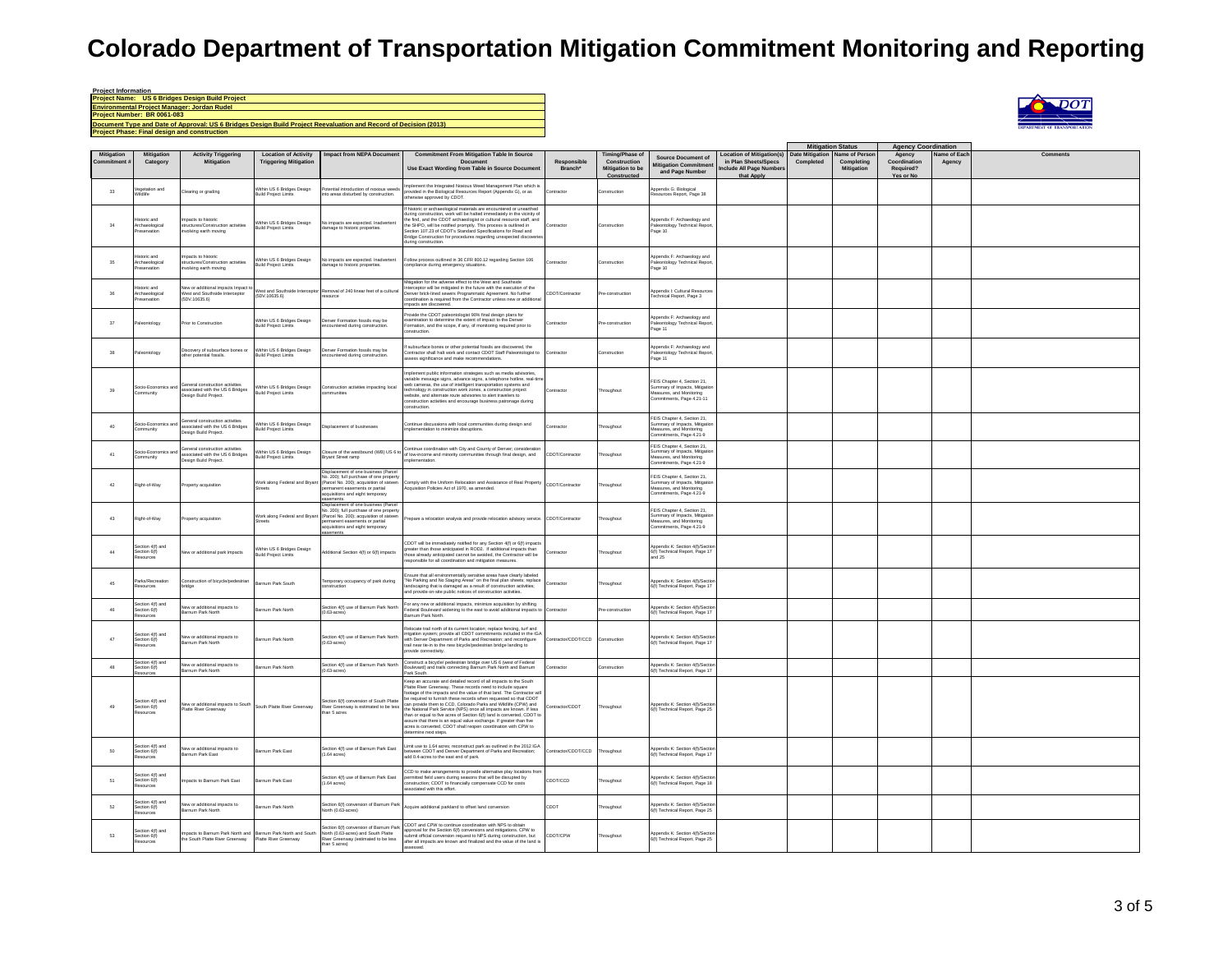| <b>Project Information</b>                                                                                       |
|------------------------------------------------------------------------------------------------------------------|
| <b>Project Name: US 6 Bridges Design Build Project</b>                                                           |
| <b>Environmental Project Manager: Jordan Rudel</b>                                                               |
| Project Number: BR 0061-083                                                                                      |
| Document Type and Date of Approval: US 6 Bridges Design Build Project Reevaluation and Record of Decision (2013) |
| <b>Project Phase: Final design and construction</b>                                                              |



|                                 |                                       |                                                                                           |                                                                                                                                  |                                                                                                                                                                                                                                                             |                                                                                                                                                                                                                                                                                                                                                                                                                                                                                                                                                                                                                                                                                                                                                                                                                                        |                        |                                                                                  |                                                                                                                         |                                                                                                  | <b>Mitigation Status</b>                    |                          | <b>Agency Coordination</b>                       |                       |          |
|---------------------------------|---------------------------------------|-------------------------------------------------------------------------------------------|----------------------------------------------------------------------------------------------------------------------------------|-------------------------------------------------------------------------------------------------------------------------------------------------------------------------------------------------------------------------------------------------------------|----------------------------------------------------------------------------------------------------------------------------------------------------------------------------------------------------------------------------------------------------------------------------------------------------------------------------------------------------------------------------------------------------------------------------------------------------------------------------------------------------------------------------------------------------------------------------------------------------------------------------------------------------------------------------------------------------------------------------------------------------------------------------------------------------------------------------------------|------------------------|----------------------------------------------------------------------------------|-------------------------------------------------------------------------------------------------------------------------|--------------------------------------------------------------------------------------------------|---------------------------------------------|--------------------------|--------------------------------------------------|-----------------------|----------|
| <b>Mitigation</b><br>Commitment | <b>Mitigation</b><br>Category         | <b>Activity Triggering</b><br><b>Mitigation</b>                                           | <b>Location of Activity</b><br><b>Triggering Mitigation</b>                                                                      | <b>Impact from NEPA Document</b>                                                                                                                                                                                                                            | <b>Commitment From Mitigation Table In Source</b><br>Document<br>Use Exact Wording from Table in Source Documen                                                                                                                                                                                                                                                                                                                                                                                                                                                                                                                                                                                                                                                                                                                        | Responsible<br>Branch* | <b>Timing/Phase of</b><br>Construction<br><b>Mitigation to be</b><br>Constructed | <b>Source Document of</b><br><b>Mitigation Commitmer</b><br>and Page Number                                             | <b>Location of Mitigation(s)</b><br>in Plan Sheets/Specs<br>nclude All Page Number<br>that Apply | Date Mitigation Name of Person<br>Completed | Completing<br>Mitigation | Agency<br>Coordination<br>Required?<br>Yes or No | Name of Eac<br>Agency | Comments |
| 54                              | trks/Recreatio<br>sources             | Construction staging.                                                                     | South Platte River Trail                                                                                                         | Replacement of the South Platte River<br>Bridge will cause temporary<br>instruction impacts.                                                                                                                                                                | ontractor to provide mitigation during construction as defined in Book 2<br>Section 16.2.8 (Trail and Pedestrian Impacts) for the temporary use of the<br>South Platte River Trail: Existing trail systems, temporary trails, sidewalks,<br>and pedestrian routes must be maintained at all times and an approved<br>detour is included in Book 2 Section 16.2.8; The Contractor shall meet all<br>uirements of the Americans with Disabilities Act; No trail closures shall<br>e allowed from 5:00 a.m. to 8:00 p.m. any day of the week; and temporar<br>trail detours will be allowed under the following conditions: Public<br>nformation Plan requirements shall be identified and appropriate public<br>notifications provided; the Contractor shall comply with the CDOT<br>Construction Detour Standards for Multi-Use Trails. | Contracto              | Construction                                                                     | Appendix K: Section 4(f)/Sectio<br>6(f) Technical Report, Page 18                                                       |                                                                                                  |                                             |                          |                                                  |                       |          |
| 55                              | loise                                 | Nighttime construction                                                                    | Adiacent to residential<br>ceptors                                                                                               | Nighttime construction noise at<br>lential receptors.                                                                                                                                                                                                       | Schedule noisiest construction activities during less noise sensitive<br>times when possible.                                                                                                                                                                                                                                                                                                                                                                                                                                                                                                                                                                                                                                                                                                                                          | Contractor             | Construction                                                                     | Appendix J: Noise Technical<br>eport, Page 8                                                                            |                                                                                                  |                                             |                          |                                                  |                       |          |
| 66                              |                                       | Construction                                                                              | diacent to sensitive receptors                                                                                                   | Noise Impacts at Barnum Parks (North<br>and East), Frog Hollow Park, Mistein<br>Park, South Platte River Trail, one<br>Motel, and at most first and second row<br>residences located north and south of<br>US6 between Knox Court and Sherida<br>Boulevard. | Schedule construction between 7am and 9pm, or in accordance with<br>local noise regulations.                                                                                                                                                                                                                                                                                                                                                                                                                                                                                                                                                                                                                                                                                                                                           | Contracto              | onstruction                                                                      | Appendix J: Noise Technical<br>teport, Page 8                                                                           |                                                                                                  |                                             |                          |                                                  |                       |          |
| 57                              | ise                                   | Nighttime construction                                                                    | djacent to residential<br>ceptors                                                                                                | Nighttime construction noise at<br>sidential receptors.                                                                                                                                                                                                     | Denver ordinance requirements shall be adhered to if noise sensitive<br>receptors will be impacted at night.                                                                                                                                                                                                                                                                                                                                                                                                                                                                                                                                                                                                                                                                                                                           | Contractor             | hroughout                                                                        | Appendix J: Noise Technical<br>coort, Page 8                                                                            |                                                                                                  |                                             |                          |                                                  |                       |          |
| 58                              | sthetics and Urba<br>sign             | Instruction of Project Elements                                                           | Within US 6 Bridges Design<br>uild Project Limits                                                                                | morovements to highway retaining<br>walls, bridges, lighting, signage, slope<br>and ditch paving, medians, signage,<br>and landscapes.                                                                                                                      | Contractor to use conceptual "kit of parts" in design of aesthetic<br>elements and treatments. A "kit of parts" was developed during the EIS process and is described in the Final EIS and accompanying<br>lesthetics and Urban Design Report.                                                                                                                                                                                                                                                                                                                                                                                                                                                                                                                                                                                         | ontracto               | re-constructio                                                                   | Appendix D: Aesthetics and<br>Urban Design Technical Repor<br>Page 30                                                   |                                                                                                  |                                             |                          |                                                  |                       |          |
| 69                              | sthetics and Urba<br>esiar            | Construction of Project Elements                                                          | Within US 6 Bridges Design<br><b>Build Project Limits</b>                                                                        | rprovements to highway retaining<br>walls, bridges, lighting, signage, slope<br>and ditch paving, medians, signage,<br>d landscanes                                                                                                                         | With CDOT involvement, continue coordination with other agencies<br>and apply recommendations from the 2012 Aesthetics Technical<br>sport, Appendix D, during final design and construction.                                                                                                                                                                                                                                                                                                                                                                                                                                                                                                                                                                                                                                           | Contractor             | roughout                                                                         | Appendix D: Aesthetics and<br>Urban Design Technical Repor<br>age 30                                                    |                                                                                                  |                                             |                          |                                                  |                       |          |
| 60                              | ergy                                  | eneral construction activities<br>ssociated with the US 6 Bridges<br>esign Build Project. | Within US 6 Bridges Design<br><b>Build Project Limits</b>                                                                        | rease in energy use due to<br>onstruction; Decrease in fuel use due<br>o decreased traffic congestion.                                                                                                                                                      | Consider energy conservation measures including: Implement<br>traffic management techniques that minimize motorist delays and<br>vehicle idling; keep construction equipment well maintained; locate<br>staging areas as close as possible to the project area; use the close<br>ource for aggregates and other materials                                                                                                                                                                                                                                                                                                                                                                                                                                                                                                              | Contractor             | hroughout                                                                        | FEIS Chapter 4, Section 21,<br>Summary of Impacts, Mitigatio<br>Measures, and Monitorin<br>Commitments, Page 4.21-10.11 |                                                                                                  |                                             |                          |                                                  |                       |          |
| 61                              | azardous Materials                    | <b>ROW Acquisition</b>                                                                    | Construction areas east of I-25                                                                                                  | Construction in areas with potential or<br>ecognized environmental conditions<br>may require handling and disposition<br>sterial.                                                                                                                           | CDOT is conducting Phase II investigation at two locations 1) the<br>area under/around the BNSF bridge and 2)the area around the<br>location of the Tunnel / I-25 Bridge to further determine if<br>ay require handling and disposition of soli/groundwater contamination is present in these areas. CDOT will CDOT/Contractor<br>ontaminated groundwater, soil, and fill provide the Contractor the Phase II report which the Contra<br>use to complete the HASP, MMP, necessary CDPHE remediation<br>permits, and any other recommendations.                                                                                                                                                                                                                                                                                         |                        | re-construction                                                                  | Appendix H: Hazardous<br>Materials Technical Report,<br>Page 52                                                         |                                                                                                  |                                             |                          |                                                  |                       |          |
| 62                              | azardous Materials                    | Construction                                                                              | roperties to be acquired                                                                                                         | Full or partial acquisition and<br>subsequent construction on six<br>roperties with potential or recognized<br>ronmental concerns creates the<br>stential to encounter or release<br>zardous materials.                                                     | CDOT recommends that the Contractor conduct additional<br>nvestigations on sites with known or suspected soil and groundwat<br>contamination that may pose a health or safety risk during<br>construction.                                                                                                                                                                                                                                                                                                                                                                                                                                                                                                                                                                                                                             | Contractor             | re-construction                                                                  | Appendix H: Hazardous<br>Materials Technical Report,<br>Table 4                                                         |                                                                                                  |                                             |                          |                                                  |                       |          |
| 63                              | azardous Materials                    | Construction                                                                              | Within US 6 Bridges Design<br><b>Build Project Limits</b>                                                                        | instruction in areas with potential or<br>aterial.                                                                                                                                                                                                          | Complete a project specific Materials Management Plan (MMP), to be<br>construction in the computer of the computer of the computer of the computer of the computer of the computer of the computer of the computer of the computer of the computer of the computer of the computer of the computer o<br>taminated groundwater, soil, and fill handling, and disposal of wastes that could be encountered during<br>construction of this project.                                                                                                                                                                                                                                                                                                                                                                                       | ontractor              | re-construction                                                                  | ppendix H: Hazardous<br>Materials Technical Report,<br>Page 52                                                          |                                                                                                  |                                             |                          |                                                  |                       |          |
| 64                              | azardous Materials                    | Construction                                                                              | Within US 6 Bridges Design<br><b>Build Project Limits</b>                                                                        | watering activities may be required<br>due to excavation and other<br>construction related ground<br>listurbance.                                                                                                                                           | Prepare a dewatering plan and obtain all required dewatering and<br>remediation permits through CDPHE.                                                                                                                                                                                                                                                                                                                                                                                                                                                                                                                                                                                                                                                                                                                                 | Contractor             | re-construction                                                                  | <b>Innendix H: Hazardous</b><br>terials Technical Report,<br>Page 52                                                    |                                                                                                  |                                             |                          |                                                  |                       |          |
| 65                              | azardous Materials                    | Construction                                                                              | Within US 6 Bridges Design<br><b>Build Project Limits</b>                                                                        | Construction in areas with potential or<br>cognized environmental conditions<br>ntaminated groundwater, soil, and fill uncovered during construction.<br>aterial.                                                                                           | Complete a Health and Safety Plan (HASP) to be reviewed and<br>may require handling and disposition of approved by CDOT, to address potential wastes that could be                                                                                                                                                                                                                                                                                                                                                                                                                                                                                                                                                                                                                                                                     | Contractor             | re-construction                                                                  | opendix H: Hazardous<br>rials Technical Report,<br>Page 52                                                              |                                                                                                  |                                             |                          |                                                  |                       |          |
| 66                              | azardous Materials                    | <b>Bridge Demolition</b>                                                                  | The replacement of five bridge<br>along US 6: Federal Boulevard,<br>Bryant Street, South Platte<br>tiver, I-25, and BNSF Railway | ead-based paint located on bridge<br>omponents encountered by workers<br>puld cause adverse health effect.                                                                                                                                                  | Complete a Health and Safety Plan (HASP) to be reviewed and<br>approved by CDOT, to address potential wastes that could be<br>covered during construction.                                                                                                                                                                                                                                                                                                                                                                                                                                                                                                                                                                                                                                                                             | Contractor             | re-construction                                                                  | Annendix H: Hazardous<br>laterials Technical Report,<br>Pages 17, 52                                                    |                                                                                                  |                                             |                          |                                                  |                       |          |
| 67                              | zardous Materials                     | <b>Bridge Demolition</b>                                                                  | The replacement of five bridges<br>along US 6: Federal Boulevard<br>Bryant Street, South Platte<br>iver. I-25, and BNSF Railway  | ead-based paint located on bridge<br>mponents encountered by workers<br>could cause adverse health effect.                                                                                                                                                  | Avoid sanding, cutting, burning, or otherwise causing the release of<br>lead from paint on these structures. If this is not pos<br>sible, the lead<br>must be abated properly in accordance with the MMP.                                                                                                                                                                                                                                                                                                                                                                                                                                                                                                                                                                                                                              | intracto               | roughou                                                                          | Appendix H: Hazardous<br>erials Technical Report,<br>Page 52                                                            |                                                                                                  |                                             |                          |                                                  |                       |          |
| 68                              | azardous Materials                    | <b>Bridge Demolition</b>                                                                  | The replacement of five bridges<br>along US 6: Eederal Boulevard<br>Bryant Street, South Platte<br>liver 1-25 and RNSE Railway   | Lead-based paint located on bridge<br>components encountered by workers<br>could cause adverse health effect.                                                                                                                                               | A lead based paint analysis was conducted on the five US 6 bridge<br>structures. Lead based paint was detected on the two bridge<br>tructures over the RNSE railroad (see Hazardous Materials<br>Technical Report, Appendix D). Workers on this project must follow<br>CDOT Specification 250 - Environmental, Health, and Safety<br>Management during excavation activities at this site. This must<br>nclude avoiding sanding, cutting, burning, or otherwise causing the<br>release of lead from paint on these structures. If this is not possible<br>the lead must be abated properly in accordance with the MMP.                                                                                                                                                                                                                 | Contractor             | hroughou                                                                         | Appendix H: Hazardous<br>Materials Technical Report,<br>Pages 17, 52                                                    |                                                                                                  |                                             |                          |                                                  |                       |          |
| 69                              | Hazardous Materials Bridge Demolition |                                                                                           | The replacement of five bridge<br>along US 6: Federal Boulevard,<br>Bryant Street, South Platte<br>tiver, I-25, and BNSF Railway | ead-based paint located on bridge<br>omponents encountered by workers<br>uld cause adverse health effect.                                                                                                                                                   | Consult the U.S. Department of Labor Occupational Safety and<br>Health Administration (OSHA) Regulation 1926.62 for worker<br>otection prior to work on these structures. Worker health and safe<br>precautions in compliance with OSHA must be followed to limit<br>worker exposure to lead. Work will be completed on these structures<br>n accordance with CDOT Specification 250.04, as well as the MMP<br>and HASP.                                                                                                                                                                                                                                                                                                                                                                                                               | Contractor             | hroughout                                                                        | ppendix H: Hazardous<br>Materials Technical Report,<br>Pages 17, 52                                                     |                                                                                                  |                                             |                          |                                                  |                       |          |
| 70                              | Hazardous Materials Bridge Demolition |                                                                                           | The replacement of five bridge<br>along US 6: Federal Boulevard,<br>Brvant Street, South Platte<br>tiver, I-25, and BNSF Railway | sbestos-containing materials located<br>on bridge components encountered by<br>xkers                                                                                                                                                                        | An asbestos analysis was conducted on the five US 6 bridge<br>structures. No asbestos was found. If discovered during<br>construction, comply with CDOT Specification 250.07 - Asbestos-<br>Containing Material Management.                                                                                                                                                                                                                                                                                                                                                                                                                                                                                                                                                                                                            | Contractor             | Pre-construction                                                                 | <b>Jopendix H: Hazardous</b><br>Materials Technical Report.<br>Pages 52                                                 |                                                                                                  |                                             |                          |                                                  |                       |          |